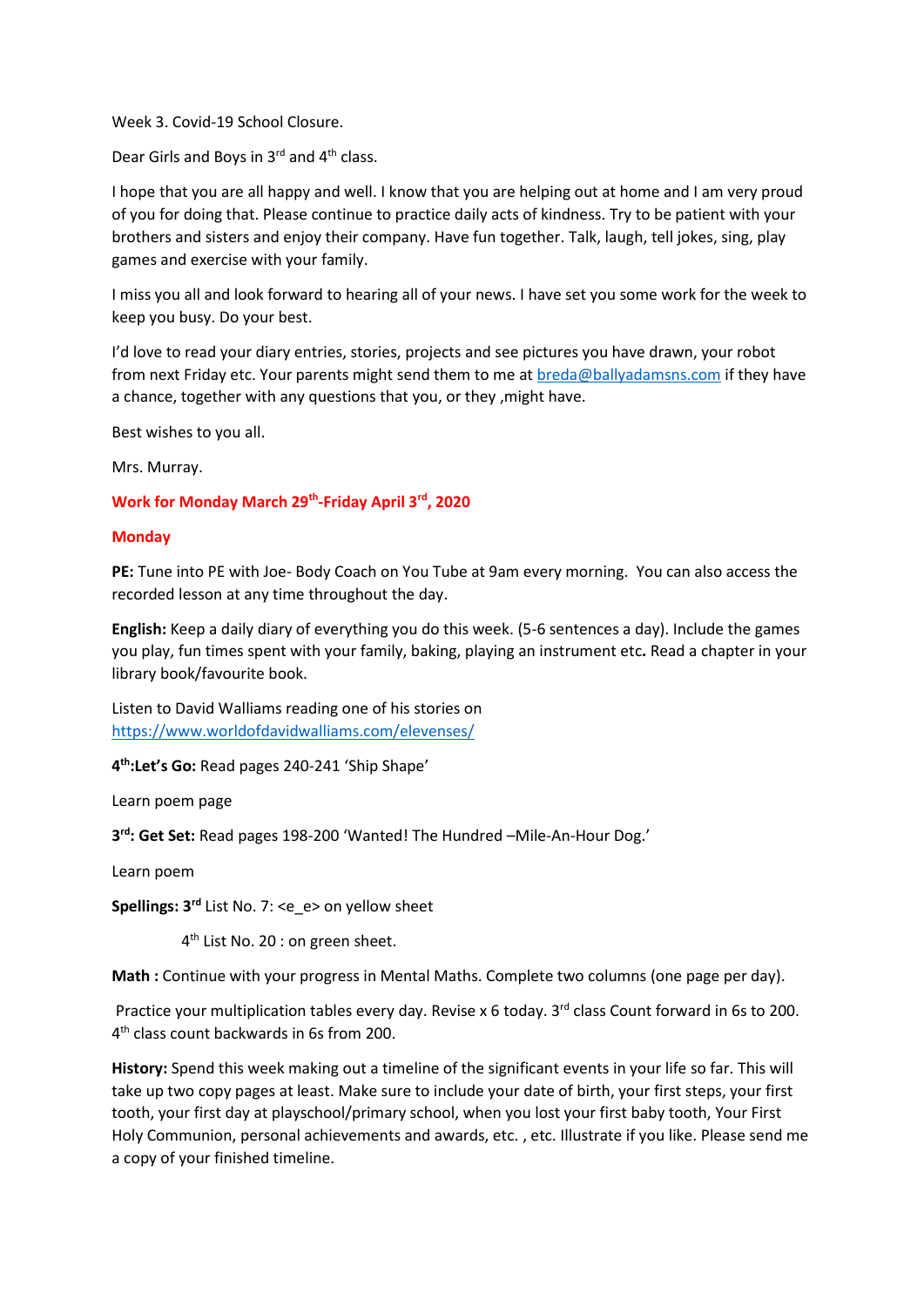**Art:** Draw a portrait of a family member.

#### **Tuesday:**

**PE** with Joe Wicks on YouTube

**Math:** Mental Maths complete the next two columns in your book. Revise x6,x 7 tables.

3<sup>rd</sup> Class count in 7s to 200. 4<sup>th</sup> Class count backwards in 7s from 200.

#### **English:**

Complete your Diary Entry today.

**3rd Get Set:** Read pages 201-203. Answer Activities A, B, C page 204 orally. Complete exercise E in your copy.

**4 th Lets Go:** Read pages 242,243. Answer activities A and C page 244 orally. Use your dictionary to complete Ex D. Answer Ex. B in your copy.

Spellings: Continue with spelling list 7 for 3<sup>rd</sup>, List 20 for 4<sup>th</sup>.

Listen to David Walliams audiobook at 11 am. Read a chapter in your library book.

**SPHE:** Create a NEW game to play with your family. This could be a board game/ball game/game involving throwing a dice etc. Write step by step instructions as to how to play this game in your English copy. Remember to draw the board if it's a board game. Have fun. Don't forget to take a few photos of you playing the game too for your photo album.

**History:** Continue with your project developing your personal Timeline.

**Art:** Design a new cover for your favourite book.

## **Wednesday:**

**English:** Complete your Diary Entry.

Dress up as your favourite character in your favourite story and while in role, write an alternative last chapter to this story. Then read your new conclusion to a family member at home or to another relative by phone/Whats App/ with your parents' permission.

Listen to David Walliams free audiobook at 11am.Continue with your spelling lists.

Science: 3<sup>rd</sup> class please read Unit 13.Sound in Small World Geography and Science. Page 78 and 79. Investigate: How do sound waves travel? Page 79. 3<sup>rd</sup> class if you don't have this book at home please read and complete exercises on page 64 Read at Home- Setanta.

**4 th class please read Unit 19 Light**, in Small World Geography and Science, pages 110/111. Investigate how concave and convex mirrors work using a spoon.

**Math:** Mental Maths: complete the next two columns. Revise x8 table facts. 3<sup>rd</sup> Class count forward in 8s to 200. 4<sup>th</sup> Class count backwards in 8s from 200.

**History:** Continue with your personal Timeline. Don't forget to label and illustrate as you go.